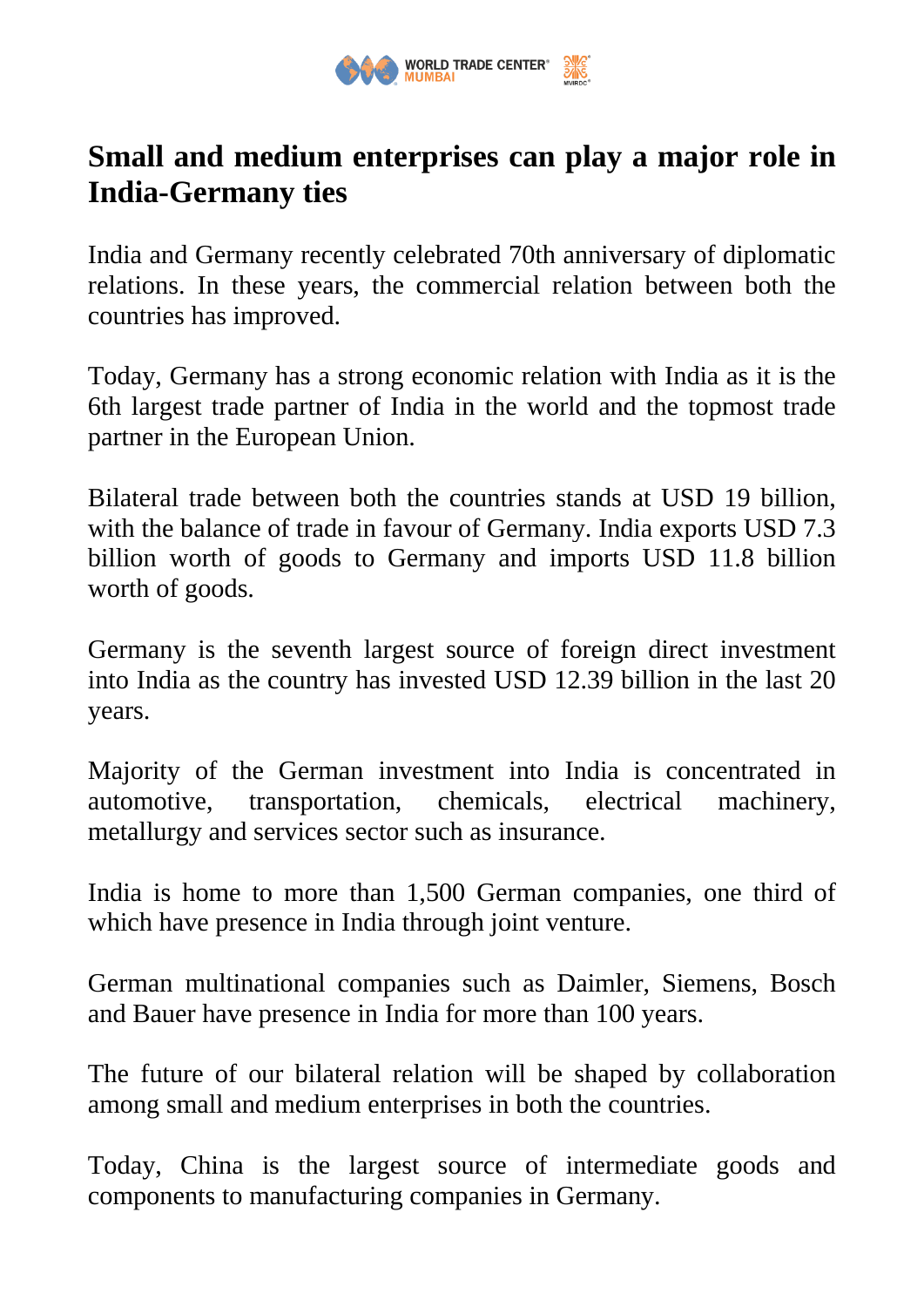

There are around 3.5 million medium sized enterprises (also known as Mittlestand in Germany) that operate in diverse manufacturing sectors. According to industry sources, German Mittlestand support 60% of the country's employment and employ 83% of apprentices in that country. Around 93% of these firms are run family run businesses and many of these firms are engaged in export of their products.

Already, India's large IT companies are providing software and ITenabled services to German companies.

There is scope for small Indian IT companies to explore such IT outsourcing opportunities with Germany manufacturing firms.

Similarly, India's micro, small and medium enterprises in the electrical machinery, automotive, chemicals and other manufacturing sectors can explore vendor development opportunities with Germany.

In 2015, India launched the Make in India Mittlestand program to attract investment from Mittlestand companies. Following this, India is said to have received FDI of USD 1.35 billion from 135 German companies.

The proposed India-European Union free trade agreement will give a major boost to bilateral relations once the agreement is signed and implemented. With both the sides showing renewed interest to revive trade negotiation, which was halted in 2013 because of certain contentious issues, there is some ray of hope in that front.

Going forward, small and medium enterprises from both the countries can explore each others 'market through joint venture, marketing alliance, vendor supply opportunities and exchange of skilled labour. India can also perform value addition and final assembly of subcomponents produced in Germany.